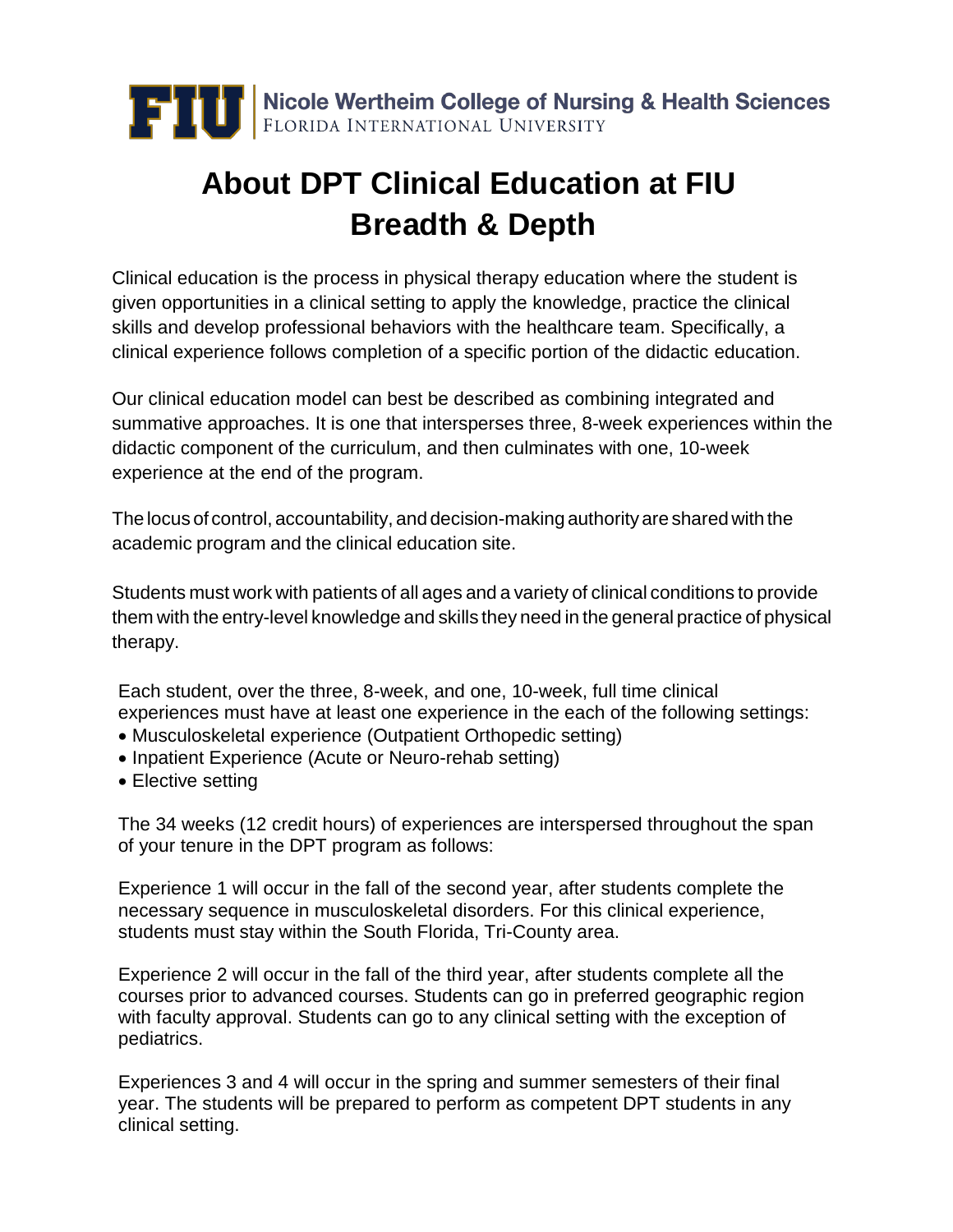ClinicalassignmentsaretheresponsibilityoftheDirector of Clinical Education (DCE), who will consider the preferences of students, in addition to the objectives of the experiences and the resources available to the department.

We believe that the clinical education component of the curriculum accommodates the interests of the changing healthcare delivery systems, the profession, the patient/client, the clinical facility, and higher education. The outcomes of our clinical education program are congruent with the practice expectations found in *A Normative Model for Physical Therapist Professional Education; Version 97*, performance expectations found in the Physical Therapist Clinical Performance Instrument, and the Guide to Physical Therapy Practice.

The clinical education component of our curriculum will provide opportunities for students to:

1) Learn in the clinical environment by applying knowledge, skills, and behaviors to practice; and

2) Assess personal and professional strengths and limitations relative to practice

We believe the clinical education component of our program will prepare our graduates to:

- 1) Use entry-level practice skills in a safe and effective manner; and
- 2) Understand the practice context in which those skills are used

The individuals participating in the clinical education experiences include the student, the clinical instructor (CI), the site coordinator for clinical education (SCCE), the Director of Clinical Education (DCE), and the academic faculty.

The curricular design of the clinical experiences, as stated previously, was based on the recommendations of the APTA as outlined in the Normative Model. The Normative Model has described several principles for the development of the clinical education component of the physical therapist education program. These principles include issues in the area of: communication between the student, CI, SCCE, DCE, and academic faculty; the length and timing of clinical experiences, logistical issues in implementation of clinical experiences; guidelines for student, CI, and facility evaluation; and resource and funding issues. The clinicalexperienceshavebeendesignedwiththeseprinciplesinmindtoensurethatstudents participate in clinical education experiences that are diverse, high-quality, effective, and efficient; and that the FIU Physical Therapy Department and clinical facilities in the community have mutually beneficial workingrelationships.

This relationship isanasset to the physical therapisteducational program in manyways. In addition to providing quality on-site training to students, expert clinicians in the community are invited to deliver specific lectures to the students in the course of their didactic training. Clinicians from Jackson Memorial Hospital, Mercy Hospital, Baptist Hospital, Doctor's Hospital and many other hospitals in the community have delivered guest lectures, or organized student learning experiences to provide a link betweenthe